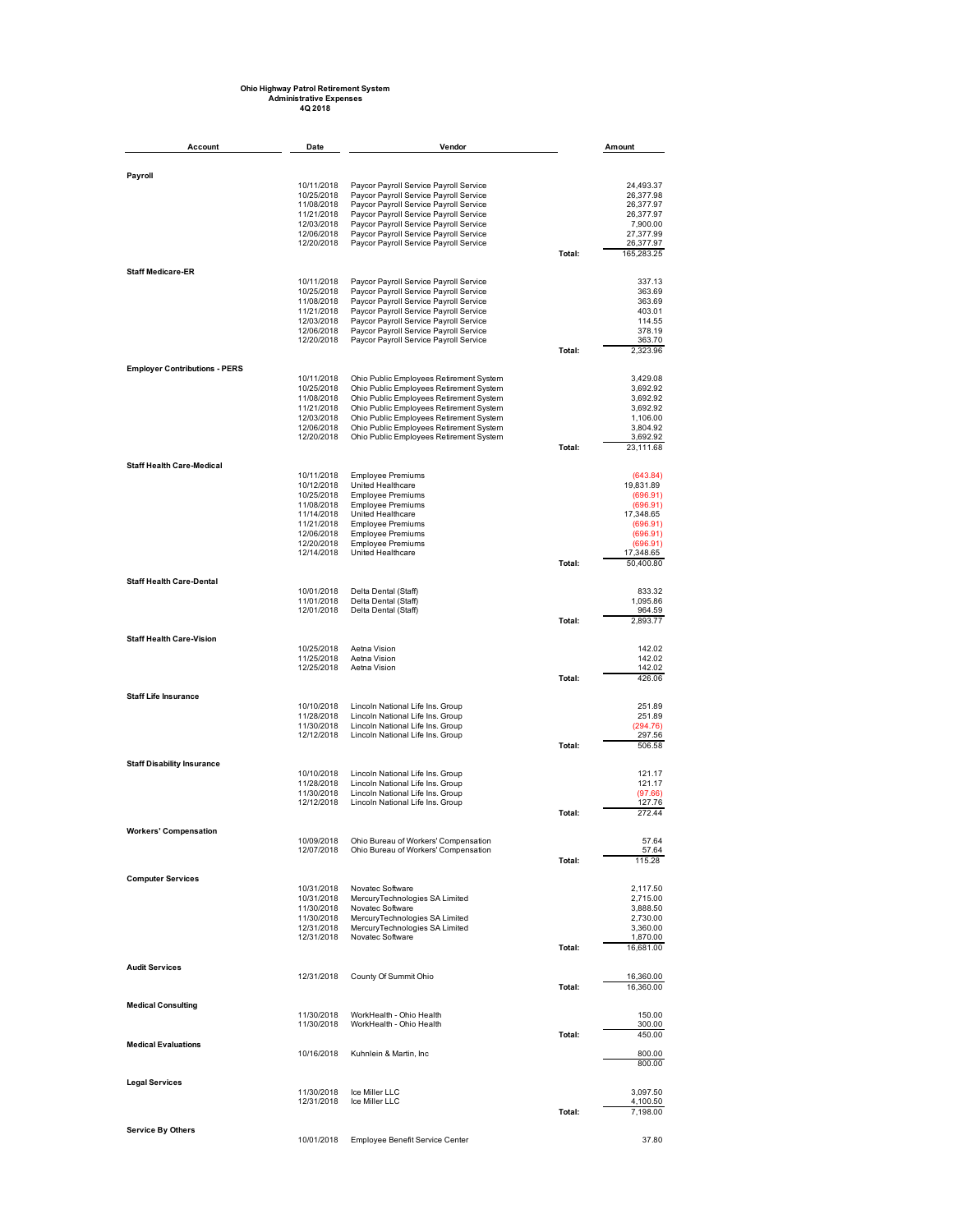| Account                                 | Date                     | Vendor                                               |        | Amount               |
|-----------------------------------------|--------------------------|------------------------------------------------------|--------|----------------------|
|                                         | 10/11/2018               | Wofle Consulting Group                               |        | 45.00                |
|                                         | 10/11/2018               | National Software, Inc.                              |        | 899.95               |
|                                         | 10/11/2018<br>10/12/2018 | Survey Monkey<br>Paycor Payroll Service              |        | 360.00<br>76.79      |
|                                         | 10/19/2018               | Treasurer Of State                                   |        | 3.08                 |
|                                         | 10/26/2018<br>10/31/2018 | Paycor Payroll Service<br>Culligan                   |        | 83.04<br>30.50       |
|                                         | 10/31/2018               | Treasurer Of State                                   |        | 3.78                 |
|                                         | 11/01/2018               | Employee Benefit Service Center                      |        | 37.80                |
|                                         | 11/09/2018<br>11/14/2018 | Paycor Payroll Service<br><b>Eclipse Corp</b>        |        | 73.04<br>51.31       |
|                                         | 11/22/2018               | Paycor Payroll Service                               |        | 75.99                |
|                                         | 11/28/2018               | <b>Buck Global LLC</b>                               |        | 500.00               |
|                                         | 11/30/2018<br>11/30/2018 | Treasurer Of State<br>Culligan                       |        | 3.08<br>30.50        |
|                                         | 12/01/2018               | Employee Benefit Service Center                      |        | 37.80                |
|                                         | 12/03/2018<br>12/07/2018 | Paycor Payroll Service                               |        | 56.03<br>73.04       |
|                                         | 12/12/2018               | Paycor Payroll Service<br>Ohio Mobile Shredding      |        | 46.73                |
|                                         | 12/21/2018               | Paycor Payroll Service                               |        | 73.04                |
|                                         | 12/31/2018<br>12/31/2018 | Treasurer Of State<br>Culligan                       |        | 2.10<br>31.50        |
|                                         | 12/31/2018               | <b>Buck Global LLC</b>                               |        | 2,500.00             |
|                                         |                          |                                                      | Total: | 5,131.90             |
| <b>Education-Trustees</b>               |                          |                                                      |        |                      |
|                                         | 10/29/2018               | Opal Financial Group                                 | Total: | 395.00<br>395.00     |
| <b>Education-Staff</b>                  |                          |                                                      |        |                      |
|                                         | 10/11/2018               | Public Pension Financial Forum                       |        | 500.00               |
|                                         | 10/11/2018               | CFA Institute                                        |        | 1,100.00             |
|                                         | 11/09/2018               | Kaplan                                               | Total: | 1,370.34<br>2,970.34 |
| <b>Membership Outreach</b>              |                          |                                                      |        |                      |
|                                         | 10/31/2018<br>12/17/2018 | Retirees' Association<br>Mark Atkeson                |        | 32.70<br>79.57       |
|                                         |                          |                                                      | Total: | 112.27               |
| <b>Retiree Health Care Consutant</b>    | 12/31/2018               | Aon Consulting                                       |        | 12,500.00            |
|                                         |                          |                                                      | Total: | 12,500.00            |
| Printing                                | 10/11/2018               | <b>Traxler Printing</b>                              |        | 122.30               |
|                                         | 12/31/2018               | Ricoh                                                |        | 414.34               |
|                                         |                          |                                                      | Total: | 536.64               |
| <b>Postage and Supplies</b>             | 10/22/2018               | Pitney Bowes Inc                                     |        | (36.00)              |
|                                         | 11/20/2018               | Pitney Bowes Inc                                     |        | (35.00)              |
|                                         | 12/12/2018               | Pitney Bowes Inc                                     |        | 105.00               |
|                                         | 12/20/2018               | Pitney Bowes Inc                                     |        | (35.00)              |
|                                         | 12/22/2018               | Pitney Bowes Inc                                     | Total: | 11.84<br>10.84       |
| <b>Telecommunications Services</b>      |                          |                                                      |        |                      |
|                                         |                          |                                                      |        |                      |
|                                         | 10/01/2018<br>10/17/2018 | Time Warner Cable<br>Keytel Systems                  |        | 1,143.02<br>126.00   |
|                                         | 11/01/2018               | Time Warner Cable                                    |        | 1,134.40             |
|                                         | 12/01/2018               | Time Warner Cable                                    | Total: | 1,152.71<br>3,556.13 |
| <b>Computer Services-Offsite Server</b> |                          |                                                      |        |                      |
|                                         | 10/01/2018               | Saed Bahrami                                         |        | 300.00               |
|                                         | 11/01/2018               | Saed Bahrami<br>Saed Bahrami                         |        | 300.00               |
|                                         | 12/01/2018               |                                                      | Total: | 300.00<br>900.00     |
| <b>Rent Expense</b>                     |                          |                                                      |        |                      |
|                                         | 10/01/2018               | <b>Triangle Commercial Properties</b>                |        | 9,833.64             |
|                                         | 11/01/2018               | Triangle Commercial Properties                       |        | 9,952.81             |
|                                         | 12/01/2018               | <b>Triangle Commercial Properties</b>                | Total: | 995281<br>29,739.26  |
| Insurance                               |                          |                                                      |        |                      |
|                                         |                          |                                                      |        |                      |
|                                         | 10/03/2018<br>10/03/2018 | ARC Excess & Surplus LLC<br>ARC Excess & Surplus LLC |        | 7,755.00<br>1,559.00 |
|                                         | 10/03/2018               | ARC Excess & Surplus LLC                             |        | 14,177.00            |
|                                         | 10/05/2018               | ARC Excess & Surplus LLC                             |        | 13,331.00            |
| <b>Office Supplies</b>                  |                          |                                                      |        | 36,822.00            |
|                                         | 10/01/2018               | Office City Express                                  |        | 59.34                |
|                                         | 10/11/2018<br>10/11/2018 | Amazon<br><b>Toner Store</b>                         |        | 127.12<br>69.91      |
|                                         | 10/22/2018               | Office City Express                                  |        | 121.40               |
|                                         | 10/24/2018               | Office City Express                                  |        | 5.29                 |
|                                         | 11/20/2018<br>11/21/2018 | Proforma Graphic Service<br>Office City Express      |        | 403.46<br>(8.38)     |
|                                         | 12/11/2018               | <b>Toner Store</b>                                   |        | 35.76                |
|                                         | 12/21/2018               | Office City Express                                  |        | 103.00               |
|                                         |                          |                                                      | Total: | 916.90               |
|                                         |                          |                                                      |        |                      |
| <b>Ohio Retirement Study Council</b>    | 12/31/2018               | ORSC                                                 |        | 745.77               |
| <b>Office Equipment Expense</b>         |                          |                                                      |        | 745.77               |
|                                         | 10/11/2018               | Intuit                                               |        | 398.85               |
|                                         | 10/30/2018<br>11/04/2018 | Micro Center<br>Micro Center                         |        | 714.97<br>29.99      |
|                                         | 12/05/2018               | Micro Center                                         |        | 44.98                |
|                                         | 12/11/2018               | Best Buy                                             |        | 806.23               |
| <b>Travel-Board Meetings</b>            |                          |                                                      | Total: | 1,995.02             |
|                                         | 10/18/2018<br>10/18/2018 | Kenneth C. Boyer<br>Joseph Thomas                    |        | 103.55<br>284.91     |
|                                         | 10/18/2018               | Darryl Anderson                                      |        | 163.50               |
|                                         |                          |                                                      |        |                      |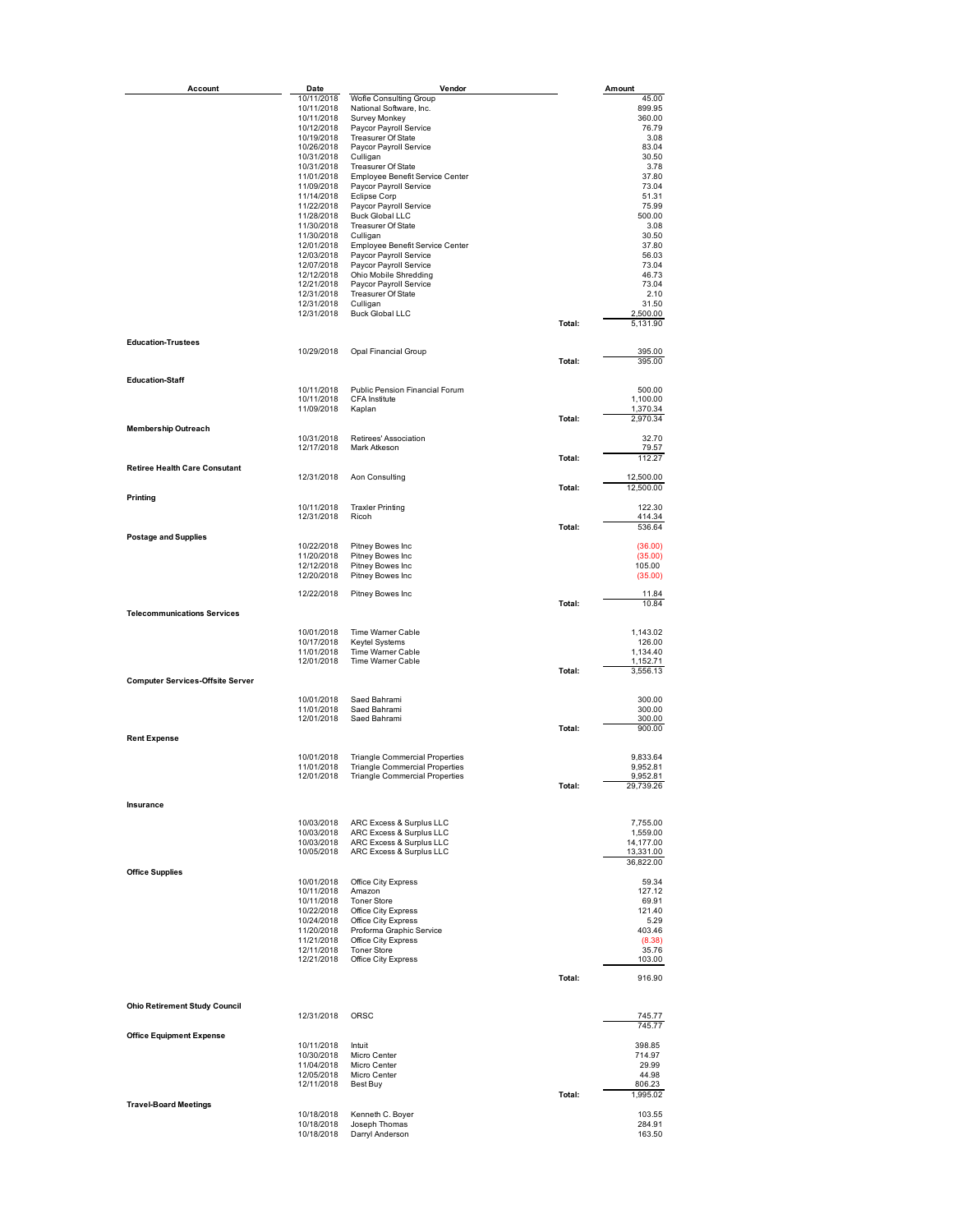| Account                                  | Date                     | Vendor                                                                              |        | Amount              |
|------------------------------------------|--------------------------|-------------------------------------------------------------------------------------|--------|---------------------|
|                                          | 10/18/2018               | Lester Reel                                                                         |        | 39.24               |
|                                          | 10/18/2018<br>10/18/2018 | Matthew L. Them<br><b>Brice Nihiser</b>                                             |        | 104.64<br>141.70    |
|                                          | 11/09/2018               | PNC Bank (VISA)                                                                     |        | 141.03              |
|                                          | 11/21/2018               | Lester Reel                                                                         |        | 19.62               |
|                                          | 11/21/2018<br>12/20/2018 | Matthew L. Them<br>Kenneth C. Boyer                                                 |        | 52.32<br>103.55     |
|                                          | 12/20/2018               | Joseph Thomas                                                                       |        | 143.88              |
|                                          | 12/20/2018<br>12/20/2018 | Matthew L. Them<br><b>Brice Nihiser</b>                                             |        | 104.64<br>126.44    |
|                                          | 12/20/2018               | Lester Reel                                                                         |        | 39.24               |
|                                          | 12/20/2018               | Darryl Anderson                                                                     |        | 163.50              |
|                                          | 12/20/2018               | Joseph Thomas                                                                       | Total: | 141.03<br>1,872.79  |
| <b>Board Meetings</b>                    |                          |                                                                                     |        |                     |
|                                          | 10/18/2018<br>11/09/2018 | Holly Carr<br>Walmart                                                               |        | 7.99<br>48.81       |
|                                          | 11/09/2018               | Panera Bread                                                                        |        | 183.38              |
|                                          |                          |                                                                                     | Total: | 240.18              |
| <b>Miscellaneous</b>                     | 12/11/2018               | Wendell's Pub                                                                       |        | 191.67              |
|                                          |                          |                                                                                     | Total: | 191.67              |
| <b>Travel-Education-Trustees</b>         |                          |                                                                                     |        |                     |
|                                          | 10/17/2018               | Jeremy Mendenhall                                                                   |        | 274.22              |
|                                          | 11/01/2018               | Darryl Anderson                                                                     |        | 826.20              |
|                                          | 11/01/2018<br>11/09/2018 | Matthew L. Them<br>Jack in the Box                                                  |        | 98.05<br>7.56       |
|                                          | 11/09/2018               | PF Changs                                                                           |        | 26.50               |
|                                          | 11/09/2018               | Wahlburgers                                                                         |        | 54.00               |
|                                          | 11/09/2018<br>11/09/2018 | In N Out Burger<br>Triple George Grill                                              |        | 6.49<br>41.00       |
|                                          | 11/09/2018               | Burger King                                                                         |        | 13.09               |
|                                          | 11/09/2018               | Paris Hotel                                                                         |        | 1,012.47            |
|                                          | 11/09/2018<br>11/28/2018 | <b>Opal Financial Group</b><br>Darryl Anderson                                      |        | 1,001.55<br>(18.25) |
|                                          | 12/11/2018               | Jimmy Johns                                                                         |        | 7.26                |
|                                          |                          |                                                                                     | Total: | 3,350.14            |
| <b>Travel-Education-Staff</b>            |                          |                                                                                     |        |                     |
|                                          | 10/11/2018               | Delta Airlines                                                                      |        | 364.60              |
|                                          | 10/24/2018<br>10/31/2018 | <b>Brian Fike</b><br>Mark Atkeson                                                   |        | 273.85<br>19.62     |
|                                          | 11/09/2018               | Starbucks                                                                           |        | 19.64               |
|                                          | 11/09/2018               | Jack in the Box                                                                     |        | 7.57                |
|                                          | 11/09/2018<br>11/09/2018 | PF Changs<br>Lobster ME                                                             |        | 26.50<br>23.81      |
|                                          | 11/09/2018               | Wahlburgers                                                                         |        | 27.00               |
|                                          | 11/09/2018               | In N Out Burger                                                                     |        | 6.48                |
|                                          | 11/09/2018<br>11/09/2018 | Triple George Grill<br>Burger King                                                  |        | 41.00<br>13.08      |
|                                          | 11/09/2018               | <b>SMG GCCC Parking</b>                                                             |        | 10.00               |
|                                          | 11/09/2018               | Paris Hotel                                                                         |        | 1,045.06            |
|                                          | 11/09/2018<br>12/11/2018 | <b>Hyatt Regency</b><br>Speedway                                                    |        | 1,426.33<br>33.00   |
|                                          | 12/11/2018               | Jimmy Johns                                                                         |        | 7.25                |
|                                          | 12/11/2018               | Heggy's Nut Shop                                                                    |        | 19.96               |
|                                          | 12/11/2018<br>12/11/2018 | Love's Travel<br>Enterprise Rent-a-Car                                              |        | 24.15<br>201.15     |
|                                          |                          |                                                                                     | Total: | 3,590.05            |
| <b>Travel-Other</b>                      | 10/11/2018               | Columbus Commons Parking                                                            |        | 12.00               |
|                                          | 10/24/2018               | <b>Brian Fike</b>                                                                   |        | 26.16               |
|                                          | 10/30/2018               | <b>Michael Press</b>                                                                |        | 41.52               |
|                                          | 11/07/2018<br>12/11/2018 | <b>Brian Fike</b><br><b>Columbus Commons Parking</b>                                |        | 15.81<br>6.00       |
|                                          | 12/17/2018               | Mark Atkeson                                                                        |        | 15.26               |
|                                          | 12/27/2018               | <b>Michael Press</b>                                                                | Total: | 21.26               |
| <b>Dues &amp; Subscriptions-Trustees</b> |                          |                                                                                     |        | 138.01              |
|                                          | 10/04/2018               | USA Today                                                                           |        | 24.75               |
|                                          | 10/11/2018<br>11/08/2018 | International Federation of Employee Benefit Plans<br>USA Today                     |        | 325.00<br>29.00     |
|                                          | 11/09/2018               | International Federation of Employee Benefit Plans                                  |        | 325.00              |
|                                          | 12/06/2018<br>12/14/2018 | <b>USA Today</b><br>Ohio Ethics Commission                                          |        | 29.00<br>60.00      |
|                                          |                          |                                                                                     | Total: | 792.75              |
| Dues & Subscriptions-Staff               |                          |                                                                                     |        |                     |
|                                          | 10/03/2018<br>10/11/2018 | Natl Conf. on Public Employee Retirement<br>Government Finance Officers Association |        | 250.00<br>580.00    |
|                                          | 10/11/2018               | Wall Street Journal                                                                 |        | 38.99               |
|                                          | 10/11/2018               | Public Pension Financial Forum                                                      |        | 150.00              |
|                                          | 10/11/2018<br>10/11/2018 | Intuit<br>National Association of Public Pension Attorneys                          |        | 32.20<br>300.00     |
|                                          | 10/14/2018               | Columbus Dipatch                                                                    |        | 443.48              |
|                                          | 11/09/2018<br>11/09/2018 | Wall Street Journal<br>Ohio Society of CPAs                                         |        | 38.99<br>340.00     |
|                                          | 11/26/2018               | Gongwer News Service Inc.                                                           |        | 2,750.00            |
|                                          | 12/04/2018               | <b>JLEC</b>                                                                         |        | 25.00               |
|                                          | 12/11/2018<br>12/21/2018 | Wall Street Journal<br>P <sub>2F2</sub>                                             |        | 38.99<br>150.00     |
|                                          |                          |                                                                                     | Total: | 5,137.65            |
| <b>Bank Fees-Custodial</b>               |                          |                                                                                     |        |                     |
|                                          | 10/18/2018               | <b>PNC Bank</b>                                                                     |        | 5,707.17            |
|                                          | 11/14/2018               | <b>PNC Bank</b>                                                                     |        | 5,701.14            |
| <b>Investment Consulting</b>             |                          |                                                                                     | Total: | 11,408.31           |
|                                          | 12/31/2018               | Clearstead                                                                          |        | 71,135.00           |
|                                          |                          |                                                                                     | Total: | 71,135.00           |